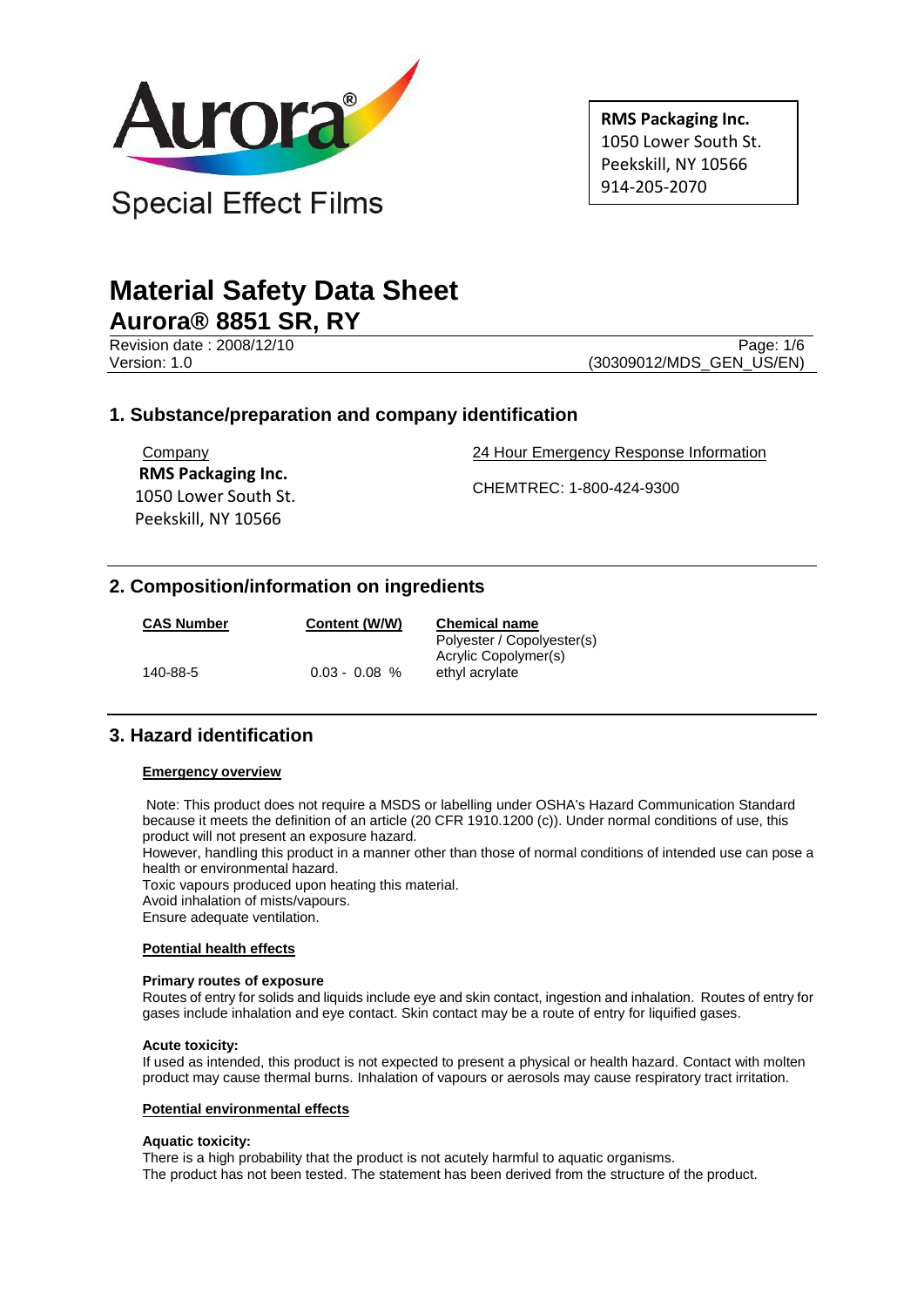Revision date : 2008/12/10 Page: 2/6<br>Version: 1.0 (30309012/MDS\_GEN\_US/EN)

# **4. First-aid measures**

#### **If inhaled:**

No hazards anticipated. If generated vapours are inhaled, move to fresh air. If decomposition products are inhaled, remove the affected person to a source of fresh air. Assist in breathing if necessary. Seek medical attention.

#### **If on skin:**

Wash thoroughly with soap and water. Areas affected by molten material should be quickly placed under cold running water. Solidified product should not be pulled from the skin. Seek medical assistance for removal of adhering material.

#### **If in eyes:**

Wash affected eyes for at least 15 minutes under running water with eyelids held open. Seek medical attention.

#### **If swallowed:**

Ingestion is not likely in the available physical form. If ingested, seek medical attention.

### **5. Fire-fighting measures**

| Flash point:  |                 | not applicable |
|---------------|-----------------|----------------|
| Autoignition: | $>$ 200 °C      | (DIN 51794)    |
| Flammability: | does not ignite |                |

#### **Suitable extinguishing media:**

water spray, dry extinguishing media, foam

#### **Additional information:**

Water stops chemical decomposition of substance/product.

#### **Protective equipment for fire-fighting:**

Firefighters should be equipped with self-contained breathing apparatus and turn-out gear.

#### **Further information:**

The degree of risk is governed by the burning substance and the fire conditions. Contaminated extinguishing water must be disposed of in accordance with official regulations.

### **6. Accidental release measures**

#### **Personal precautions:**

Use personal protective clothing.

#### **Environmental precautions:**

Contain contaminated water/firefighting water. Do not discharge into drains/surface waters/groundwater.

#### **Cleanup:**

Sweep/shovel up. Place into suitable container for disposal.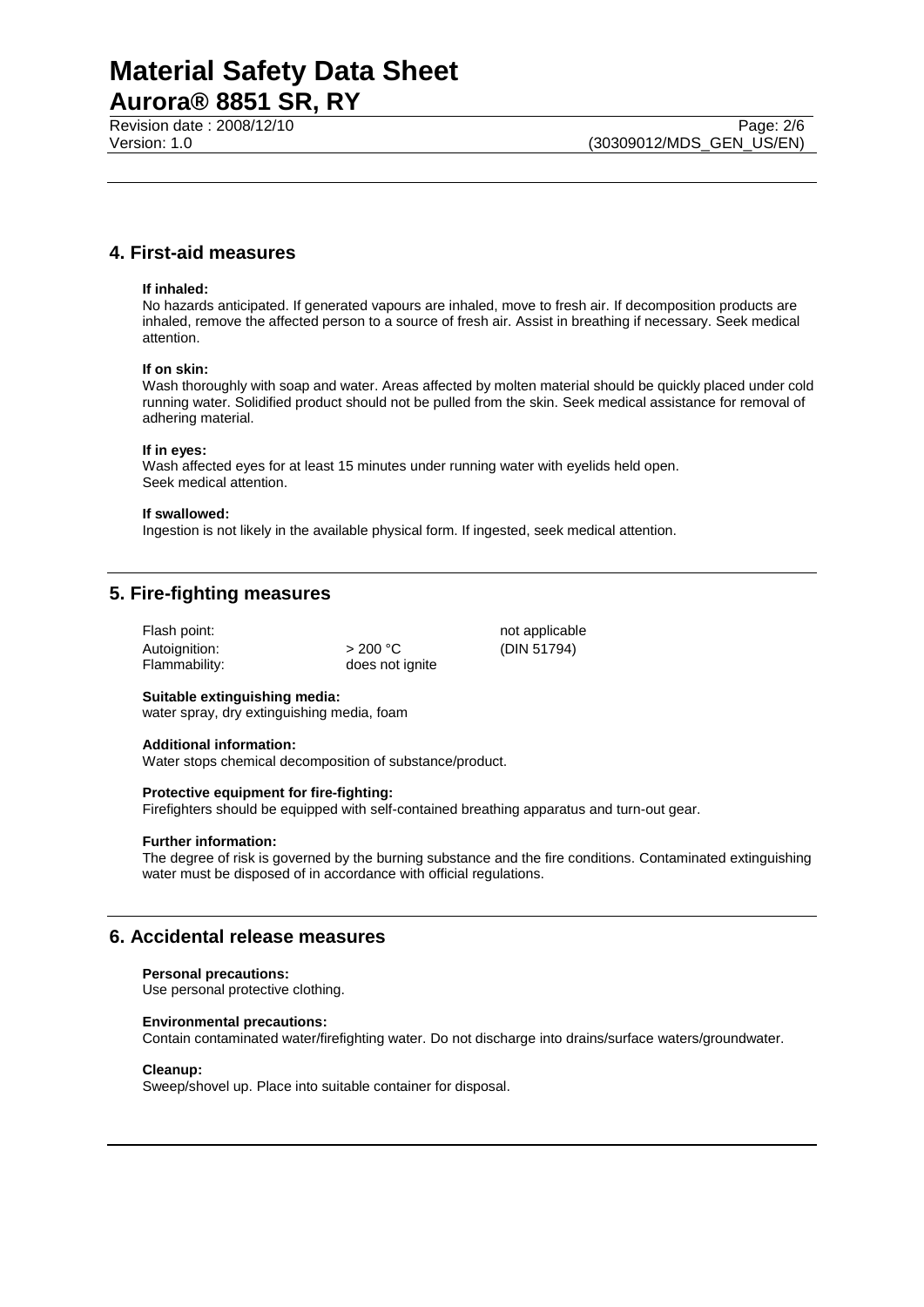# **Material Safety Data Sheet**

# **Aurora® 8851 SR, RY**

# **7. Handling and storage**

#### **Handling**

**General advice:** Ensure adequate ventilation.

#### **Protection against fire and explosion:**

No special precautions necessary.

#### **Storage**

#### **General advice:**

Avoid all sources of ignition: heat, sparks, open flame. No special precautions necessary.

### **8. Exposure controls and personal protection**

#### **Components with workplace control parameters**

| ethyl acrylate | OSHA         | PEL 25 ppm 100 mg/m3; Skin Designation; |
|----------------|--------------|-----------------------------------------|
|                | <b>ACGIH</b> | TWA value 5 ppm; STEL value 15 ppm;     |

#### **Personal protective equipment**

#### **Respiratory protection:**

Observe OSHA regulations for respirator use (29 CFR 1910.134). Wear appropriate certified respirator when exposure limits may be exceeded.

#### **Hand protection:**

Wear gloves to prevent contact during mechanical processing and/or hot melt conditions.

#### **Eye protection:**

Eye protection not required.

#### **General safety and hygiene measures:**

Handle in accordance with good industrial hygiene and safety practice. In order to prevent contamination while handling, closed working clothes and working gloves should be used.

# **9. Physical and chemical properties**

| Form:                                              | film                                       |
|----------------------------------------------------|--------------------------------------------|
| Odour:                                             | product specific                           |
| Colour:                                            | The colour is derived from the trade name. |
| pH value:                                          | not soluble                                |
| Melting point:                                     | $>117$ °C                                  |
| Partitioning coefficient                           | not applicable                             |
| n-octanol/water (log Pow):<br>Solubility in water: | insoluble                                  |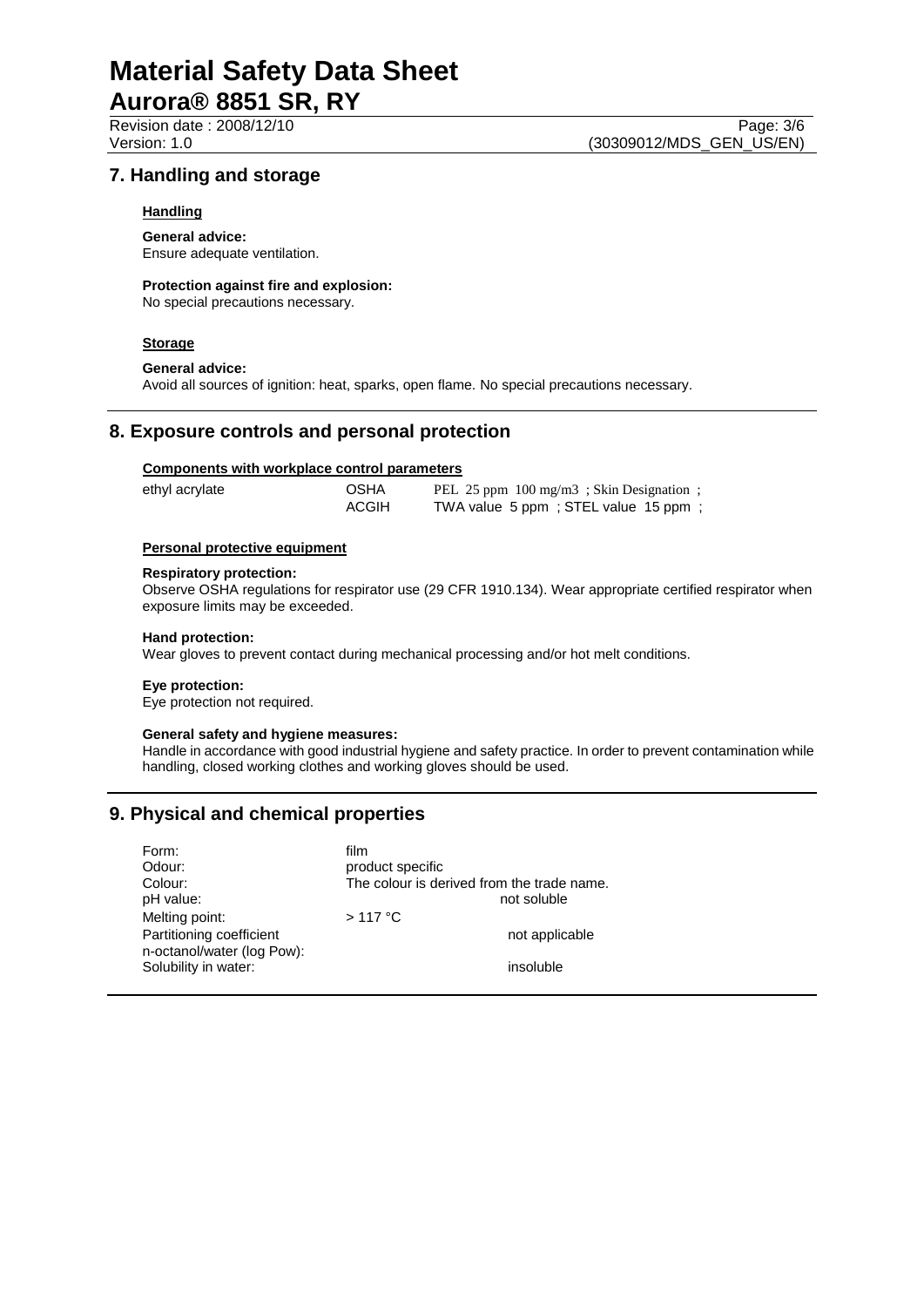# **10. Stability and reactivity**

#### **Conditions to avoid:**

Avoid excessive temperatures. Avoid electro-static discharge.

#### **Hazardous reactions:**

No hazardous reactions when stored and handled according to instructions. The product is chemically stable.

#### **Decomposition products:**

Hazardous decomposition products: No hazardous decomposition products if stored and handled as prescribed/indicated.

### **11. Toxicological information**

#### **Acute toxicity**

**Oral:** LD50/rat: > 2,000 mg/kg

**Skin irritation:** rabbit: non-irritant

**eye irritation :** rabbit: non-irritant

#### **Chronic toxicity**

#### **Other information:**

The product has not been tested. The statements on toxicology have been derived from the structure of the product.

# **12. Ecological information**

#### **Environmental fate and transport**

**Biodegradation:**

Experience shows this product to be inert and non-degradable.

# **13. Disposal considerations**

#### **Waste disposal of substance:**

This product is not regulated by RCRA. Dispose of in accordance with national, state and local regulations.

#### **Container disposal:**

Dispose of in a licensed facility. Empty containers or liners may retain product residues. Recommend crushing, puncturing or other means to prevent unauthorized use of used containers.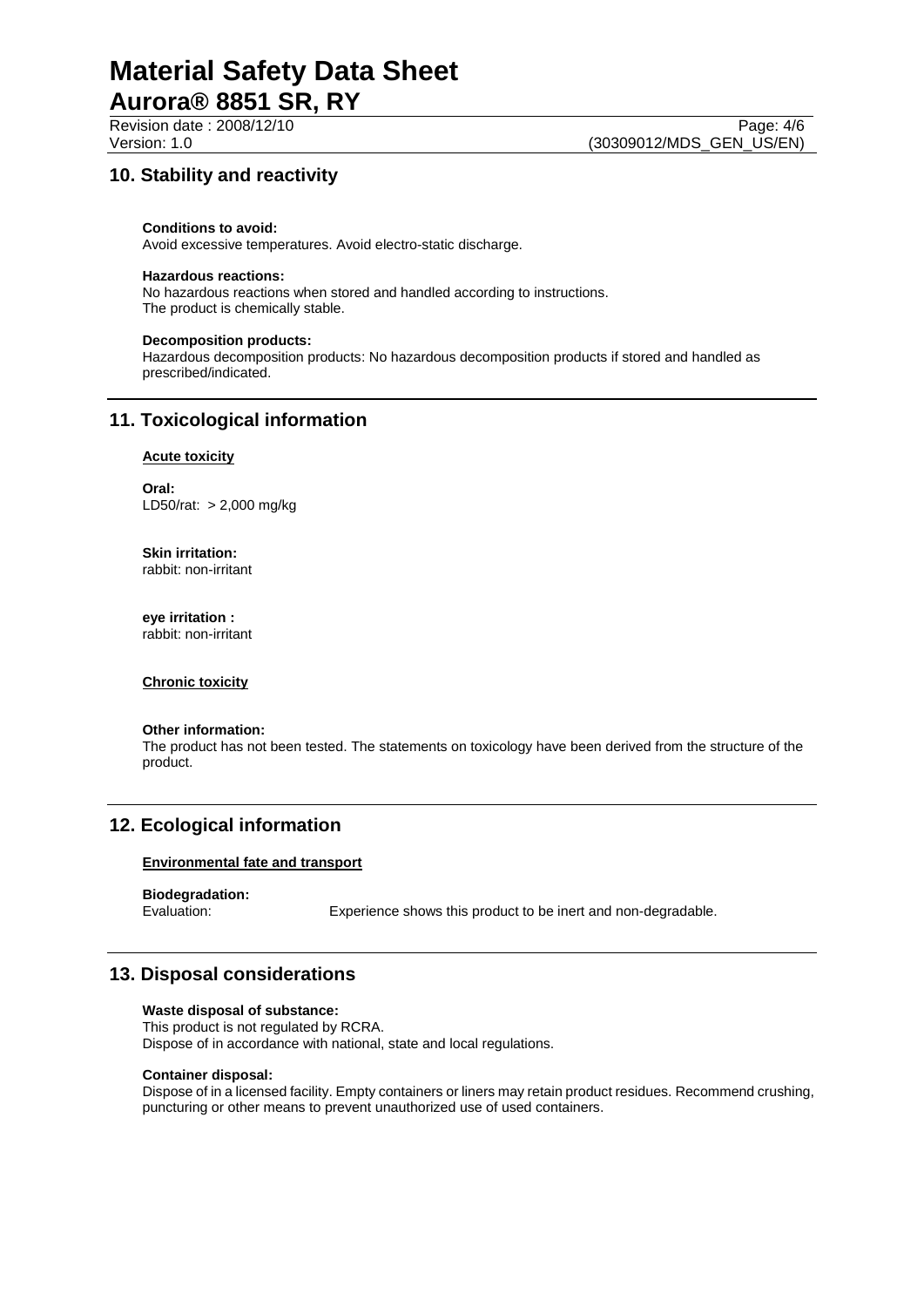Revision date : 2008/12/10 Page: 5/6<br>Version: 1.0 (30309012/MDS\_GEN\_US/EN)

# **14. Transport information**

**Land transport** USDOT

Not classified as a dangerous good under transport regulations

**Sea transport** IMDG

Not classified as a dangerous good under transport regulations

**Air transport** IATA/ICAO

Not classified as a dangerous good under transport regulations

# **15. Regulatory information**

#### **Federal Regulations**

**Registration status:** released / exempt

Article

**OSHA hazard category:** Not hazardous

**SARA hazard categories (EPCRA 311/312):** Not hazardous

#### **State regulations**

**State RTK**

**CAS Number Chemical name Chemical name State RTK**<br>140-88-5 ethyl acrylate **Channel Chemical State RTK**<br>MA, NJ, PA

ethyl acrylate MA, NJ, PA

**CA Prop. 65:**

THIS PRODUCT CONTAINS A CHEMICAL(S) KNOWN TO THE STATE OF CALIFORNIA TO CAUSE CANCER.